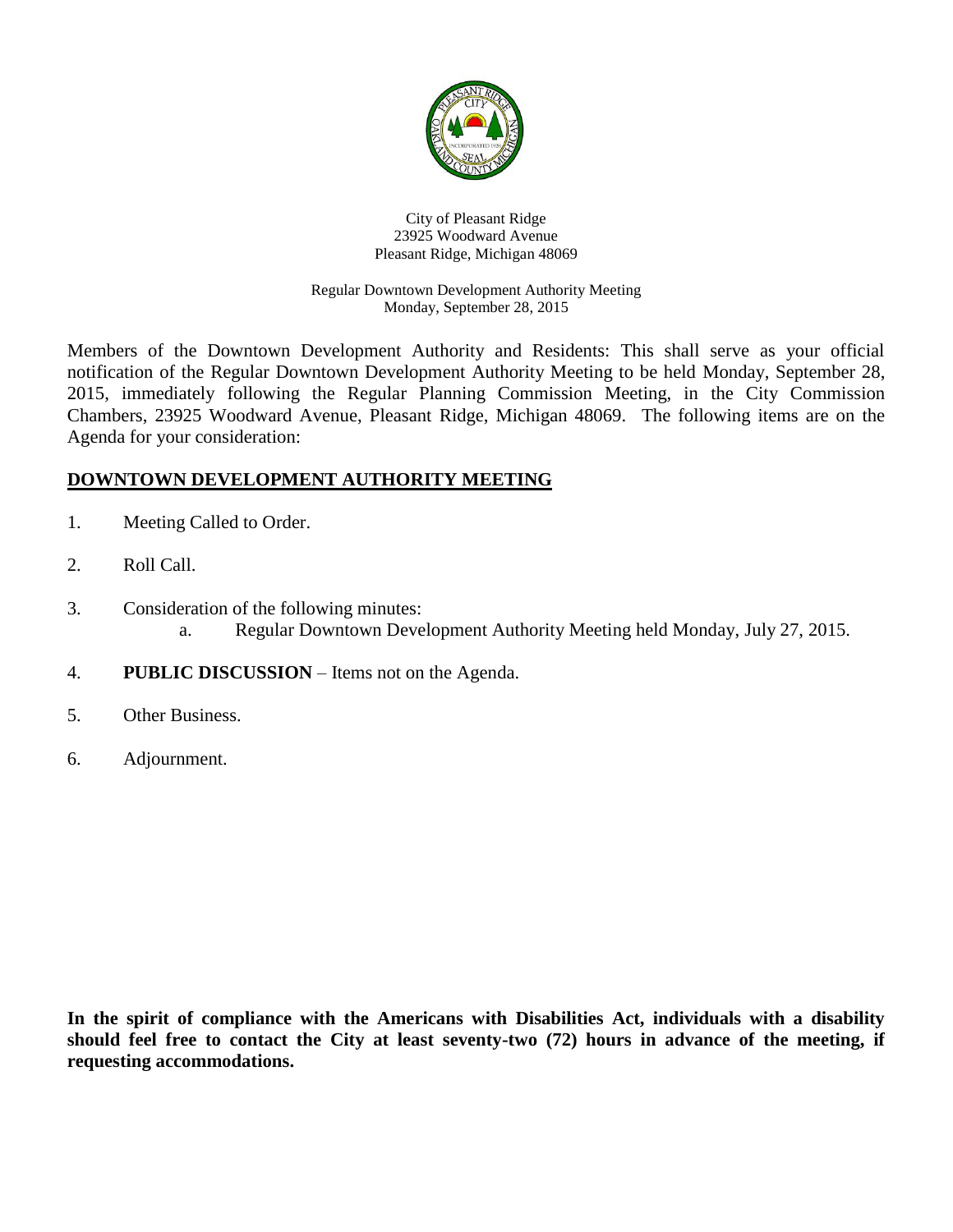

**City of Pleasant Ridge** *23925 Woodward Avenue Pleasant Ridge, Michigan 48069*

# **Regular Downtown Development Authority Meeting Monday, July 27, 2015**

*\_\_\_\_\_\_\_\_\_\_\_\_\_\_\_\_\_\_\_\_\_\_\_\_\_\_\_\_\_\_\_\_\_\_\_\_\_\_\_\_\_\_\_\_\_\_\_\_\_\_\_\_\_\_\_\_\_\_\_\_\_\_\_\_\_\_\_\_\_\_\_\_*

Having been duly publicized, Chairman Bolach called the meeting to order at 7:41 p.m.

| Present:      | Bolach, Christensen, Decoster, Laidlaw, Lenko, McAuliffe, McCutcheon, |
|---------------|-----------------------------------------------------------------------|
|               | O'Brien, and Schlesinger                                              |
| Also Present: | City Manager Breuckman                                                |
| Absent:       | None.                                                                 |

## **Minutes**

## **DDA-2015-1510**

Motion by Schlesinger, second by Christensen, to approve the Downtown Development Authority Meeting Minutes of June 8, 2015.

| Adopted: | Yeas: Schlesinger, Christensen, Bolach, Decoster, Laodlaw, Lenko, |
|----------|-------------------------------------------------------------------|
|          | McAuliffe, McCutcheon, O'Brien.                                   |
|          | Navs: None.                                                       |

# **Other Business**

City Manager Breuckman reported that the DDA can request a liquor license for the event to be held on September 12, 2015.

### **DDA-2015-1511**

Motion by O'Brien, second by McCutheon, that the Pleasant Ridge Downtown Development Authority request a Special Events Liquor License for their Concert in the Park event to be held at Triangle Park, Saturday, September 12, 2015, from 4:00 p.m. to 10:00 p.m. be approved.

Adopted: Yeas: O'Brien, McCutcheon, Bolach, Christensen, Decoster, Laidlaw, Lenko, McAuliffe, Schlesinger Nays: None.

Christensen reported that discussions continue on the planning of the event and incorporating the businesses with the residents as a mixer. Suggestions are welcomed for food, beverages, music, and games. Lengthy discussion held. Schlesinger suggested an email blast to announce the event and possible RSVP requests.